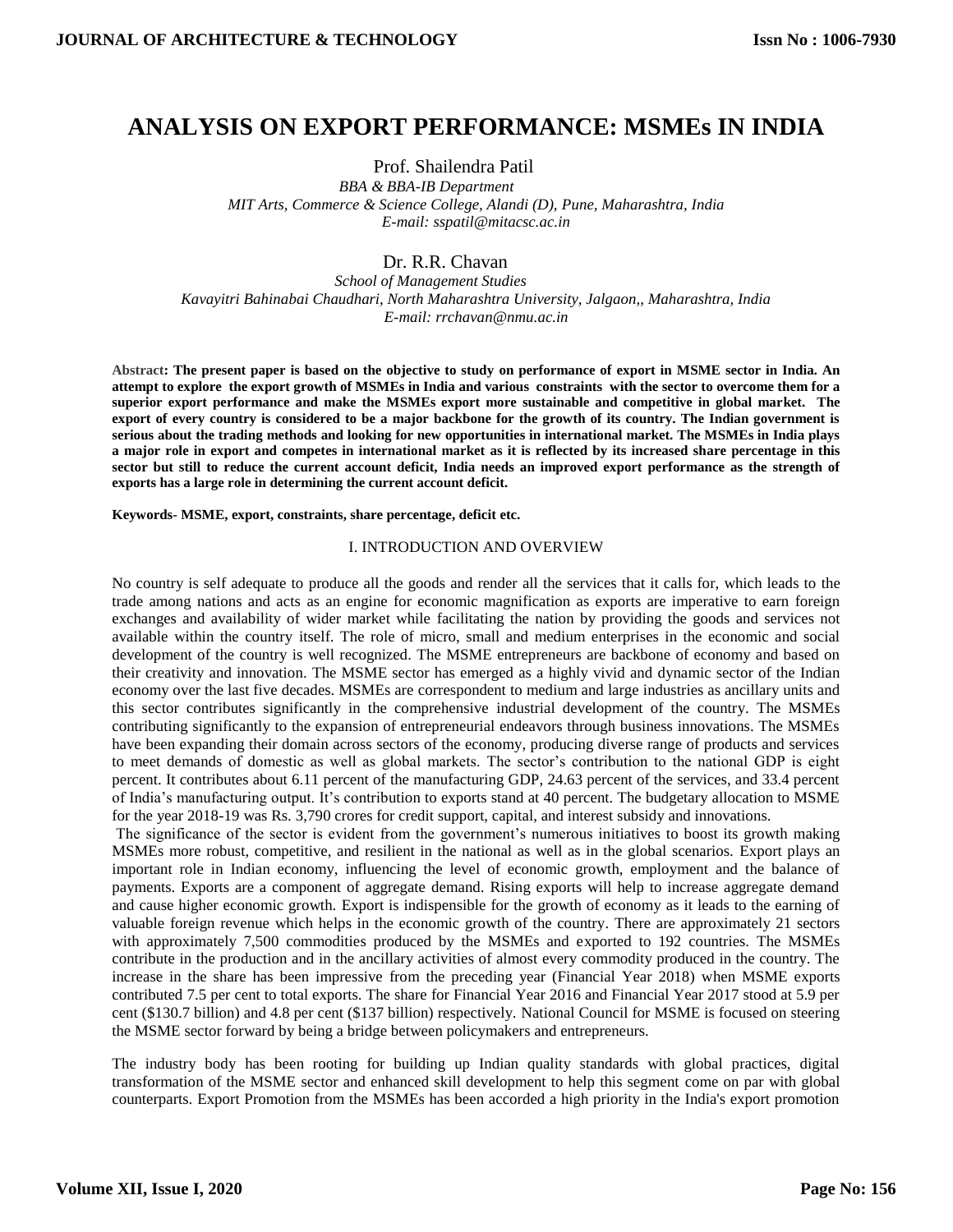strategy. The small industries due to their distinctive strengths of low capital investment, high employment generation, maximal capacity utilization, flexibleness in operation, etc. are highly contributive for rapid industrialization and maximum export generation. Under these circumstances, there is a need to set strategic leverage, motion strategies and policy measures which accelerate growth of exports in several different sectors as well as in newer markets. With a view to rendering assistance to MSME in the field of exploring market potential, export promotion, participation in international trade fair exhibition and various schemes are being implemented by Government of India. Every Policy formulated for achieving growth in exports have a number of incentives to small scale exporters so as to maximize export earnings. These include efforts taken under National Manufacturing Competitiveness Programme, Make in India initiatives, Ease of Doing Business, improvement in infrastructure and logistics, improved availability of credit, awareness programs and workshops, Merchandise Exports from India Scheme (MEIS), Interest Equalization Scheme on Pre and Post Shipment Rupee Export Credit and Niryat Bandhu Scheme etc. The Government of India has implemented the Niryat Bandhu Scheme with an objective to get access to the new and potential exporters including exporters from Micro, Small & Medium Enterprises (MSMEs) and mentor them by conducting counseling sessions, orientation programmes, individual facilitation, etc., on various aspects of foreign trade to make able to do business in international trade. According to the Foreign Trade Policy of India (FTP 2015-20), Government has widened the scope and raised the reward incentives under MEIS (Merchandise Exports from India Scheme) and SEIS (Service Exports from India Scheme) by 2%**.** It seeks to promote export of notified goods produced in India. MEIS is a major export promotion scheme of Government of India. Rewards under MEIS are payable as a percentage ( 2, 3 or 5% ) of realized Free on Board (FOB) value of covered exports, by way of the MEIS duty credit scrip. The units comes under SEZs can also take benefit of MEIS. The Government of India also provides double weightage to exports of MSMEs for grant of one star export house status under the Status holder recognition scheme of the foreign trade policy 2015-20. Status holders are export business leaders who have excelled in international trade and successfully contributed to countries foreign trade. Status holders are expected to contribute towards India's exports and also provide guidance to new entrepreneurs. The Government launched interest equalization scheme on pre and post shipment. As per this scheme, rebate of interest provided on pre and post shipment export credit like packing credit. The interest is deducted and a rebate up to 5% initially given on subsequent basis on eligibility and norms. This scheme is aimed at providing affordable credit to exporters to make them able to be more competitive in the international market. Under the Zero Defect Zero Effect (ZED) model**,** which is launched by the government, the SMEs and exporters are eligible to get rebates and concessions. This initiative was taken so that the exports are made in adherence to particular standards and are certified. Thus, do not get rejected and returned back to India. As per the Credit Guarantee Scheme, banks and financial institutions can extend to each borrowing unit a loan capacity of INR 200 Lakhs. Government of India introduced the platform of Trade Receivable Discounting System (TReDS) to finance the Trade Receivables. For SMEs financial assistance is very important as the funds are limited. This shall ease their monetary crisis. To boost exports, enhance the trader's liquidity situation and scout the new global markets, the government hiked the interest [subsidy of 3% to 5% for MSMEs on receiving credits at pre and post](http://www.pib.nic.in/Pressreleaseshare.aspx?PRID=1563823.)[shipment](http://www.pib.nic.in/Pressreleaseshare.aspx?PRID=1563823.)**.** The government got created an online portal called Government e-Marketplace (GeM) for their procurement of common use items through one place. Some of the other popular export promotion schemes that have helped MSMEs to grow and make their place in different parts of the world are Credit Linked Capital Subsidy Scheme for Technology Up gradation (CLCSS), Financial Assistance on International Participation, Stand up India Scheme, Women Entrepreneurship, and Incubation Grievance Monitoring System etc. It is the right time when Indian MSMEs should reap the advantages of such schemes and earn recognition worldwide.

As internationalization is one of the main aim for MSME exporters in order to attain or gain more benefit from global market because liberalization in trade policies provides free integration and linkage between different countries. The growth of global integration and trade activities has enhanced the importance of export between companies and countries. The measurement of export performance plays a crucial role in decision making and policy framing for companies. Export performance of MSMEs is greatly affected by internal and external environment and characteristics of manager or entrepreneur. Most of the MSMEs are not ready to face the rigorous competition in International market and normally reluctant to adopt new and up graded technologies therefore it creates difficulties while competing with other countries. Firm's productivity and demand for the product are also important factors which could affect the export decision. Location of the firm also plays crucial role in export decision and thereby performance of the firm. As infrastructure, transportation cost, availability of resources plays a crucial role in export decisions and affects on export growth of the company. Economical, Technological, Political and Socio-Cultural factors also affects on export performance of MSMEs. Government assistance in the form of financial and non financial support like credit assistance, tax exemption or reduction, import duty exemption,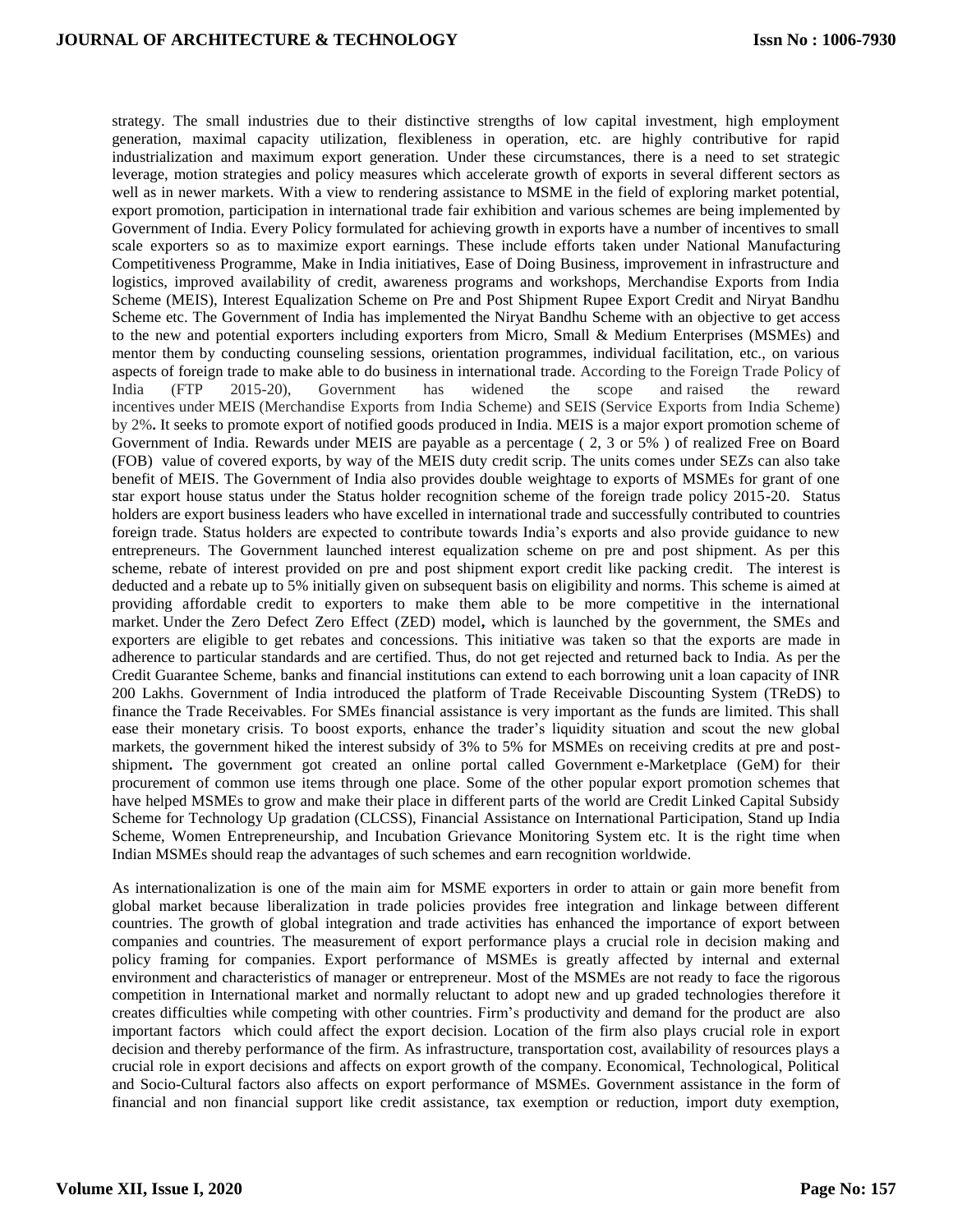managerial and technical assistance, technical support etc. and to mentor them by conducting counseling sessions, individual facilitation, orientations programmes, etc. to make them able to do business in international trade.

#### II. OBJECTIVE AND METHODOLOGY

To evaluate the contribution of MSME in India

To highlight various government schemes for MSME export promotion

To study the various factors influence on performance of MSME export growth

The research study on the research paper – To study export performance of MSME sector in India is of descriptive in nature and based on secondary data includes journals, periodicals, annual reports, various government departments' websites, Report of All India Census, Wikipedia, and Economic Survey of India etc.

#### III. REVIEW OF LITERATURE

**Dr. Suhail Mohommad Ghouse (2014)** in his research paper 'Export competitiveness of India: The role of MSMEs to play!' suggested that comparative study between the Indian and Chinese (or any other successful emerging nation) can be done in the context of MSMEs export performance in the different performing areas and problems of foreign MSMEs and make a comparative with Indian MSME exporters, which can be of great significance to increase the competitiveness of exporting MSMEs.

**Dr. B.S.Khurud (2015)** in his research paper 'Export Performance of MSME sector in the post liberalization era' suggested that sincere and dedicated efforts are also needed to improve the quality of exportable goods, because there is an immense scope for increasing exports of quality products in the global market and also pointed out that new emerging markets like EU, UAE, African countries and CIS countries have a lot of potential for absorbing more MSME export. Hence the efforts should be made to tap these markets.

**Yot Amornkitvikai, Charles Harvie, Teerawat Charoenrat (2012)** conducted study on 'Factors affecting the export participation and performance of Thai manufacturing Small and medium sized enterprises (SMEs)' and found that there exist a number of firm-specific factors which are significantly and positively related with a firm's export decision and its export performance, such as (i) firm size, (ii) firm age, (iii) labour productivity, (iv) government assistance, (v) foreign investment (ownership), (vi) municipal location, and (v) skilled labour.

**B. Gururaj , M. Satishkumar, and M.K. Aravinda Kumar (2016)** in their research paper 'Analysis of factors affecting the performance of exports in India' indicated that, To build the resilience of the economy to trade shocks and improve competitiveness of exports, it would be useful for the Government to consider mitigating strategies

**Surbhi Goyal (2016)** in her research paper 'A Study on comparison of Export Trends of India over a Decade' highlighted the past performance of export and requirement to reform export policy in her opinion as, In 2000-01 India was mainly dependent on US for the exports with share of 20.96% but over a period of time this share has been reduced to 12.45% and the country is shifting to the countries like China, Singapore, Saudi Arabia which validates the Look East policy of the government of India. Exporters should take the advantage of "Make in India" scheme started by prime minister of India. Research and development needs to be emphasized upon.

**Apoorva Gupta, Ila Patnaik and Ajay Shah (2018)** in their research paper 'Exporting and firm performance: Evidence from India' have made conclusion that Do firms learn by exporting, learn to export, or do more productive firms self select themselves into exporting? This is an important question which shapes our understanding of trade theory, and influences policy questions ranging from microeconomic interventions to support firms that export, to exchange rate undervaluation for economic growth.

**Jaya Prakash Pradhan & Keshab Das** in their research project article 'Exports by Indian Manufacturing SMEs: Regional Patterns and Determinants', SME exports are found to be further positively influenced by a set of statespecific factors like the presence of port facilities, availability of credit, proximity to foreign firms and technological specialization of state manufacturing sector. In view of the positive role of port facilities in SME exports, a careful look at SMEs access to port facilities may be required. Coastal states can focus on developing and strengthening port facilities while non-coastal states should plan good quality roads linking their principal manufacturing sites to port facilities in nearby states. Enhancing the credit facility for SMEs may also help states to realize a greater export contribution from this sector.

**Dr. Surat Singh & Dalbir Singh (2017)** in their research paper, 'Small scale industries and economic growth: Empirical evidence from India during post economic reform era' revealed that exports have a significant role in explaining variations in Gross Output and not a vice-versa in India.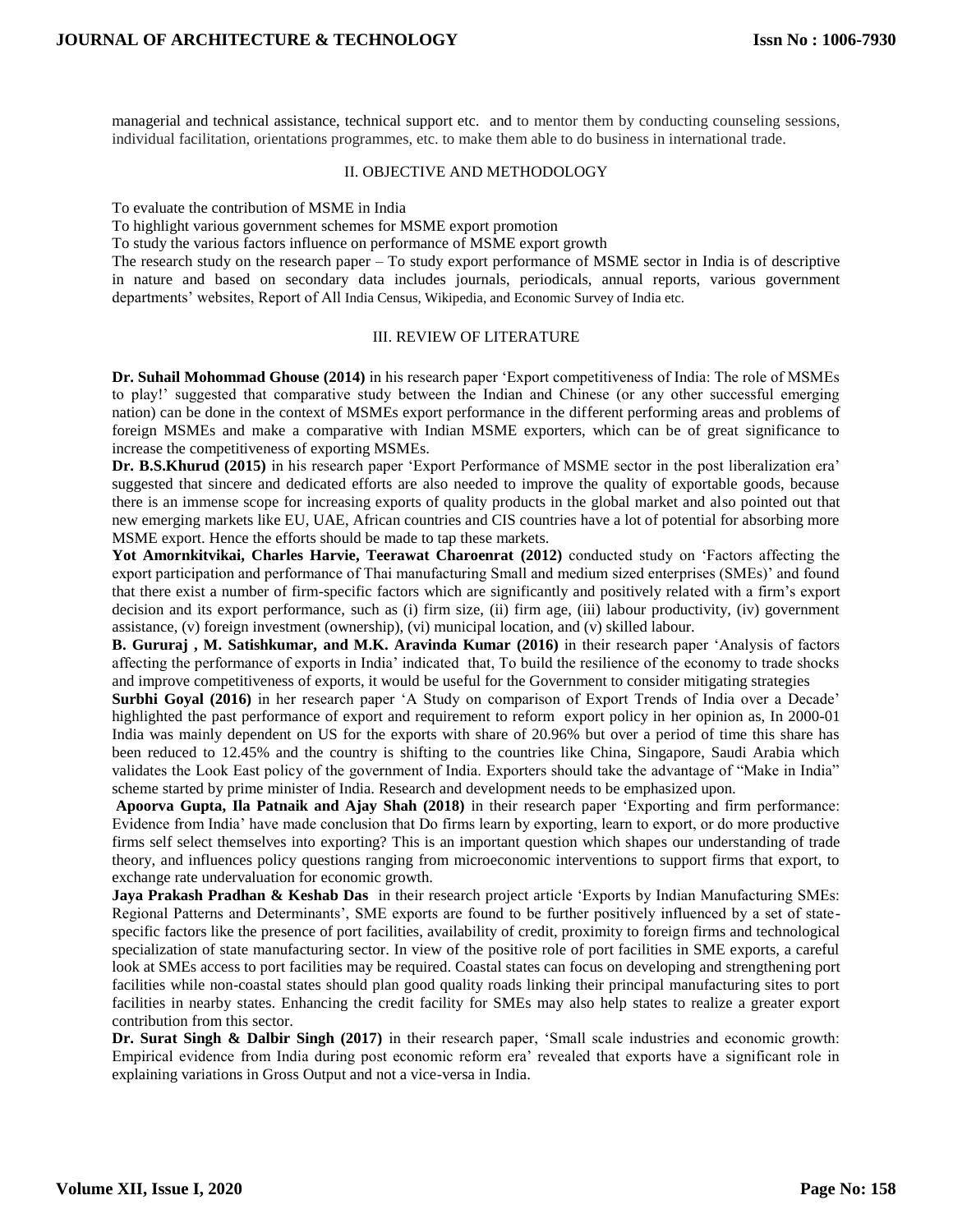**Ranajit Chakrabarty & Smwarajit lahiri Chakravarty (2012)** in their research paper, 'An econometric study of Indian export and import of black gold (oil)' concluded that there should be a continuous effort to improve our exports so that in the long run, the trade deficit can be checked.

## IV DISCUSSION

In this section the export performance has been reviewed. As per the data available with central statistics office (CSO), ministry of statistics & programme implementation, the contribution of MSME Sector in country's gross value added (GVA) and Gross Domestic Product (GDP), at current prices for the last six years is as below:

| (Figures in Rs. Crores) |             |                |                  |                  |                  |                |
|-------------------------|-------------|----------------|------------------|------------------|------------------|----------------|
| Year                    | <b>MSME</b> | Growth $(\% )$ | <b>Total GVA</b> | Share of         | <b>Total GDP</b> | Share of       |
|                         | <b>GVA</b>  |                |                  | <b>MSME</b> in   |                  | <b>MSME</b> in |
|                         |             |                |                  | $\text{GVA}$ (%) |                  | GDP (in $\%$ ) |
| 2011-12                 | 2622574     |                | 8106946          | 32.35            | 8736329          | 30.00          |
| 2012-13                 | 3020528     | 15.27          | 9202692          | 32.82            | 9944013          | 30.40          |
| 2013-14                 | 3389922     | 12.27          | 10363153         | 32.71            | 11233522         | 30.20          |
| 2014-15                 | 3704956     | 9.29           | 11504279         | 32.21            | 12467959         | 29.70          |
| 2015-16                 | 4025595     | 8.65           | 12566646         | 32.03            | 13764037         | 29.20          |
| 2016-17                 | 4405753     | 9.44           | 13841591         | 31.83            | 15273514         | 28.90          |

(*Source*: *MSME Annual Report 2018-19 GOI)*

Fig 1: Contribution of MSMEs in Countries economy at current price

As per the information received from Central Statistics Office, the share of MSMEs in Gross Domestic Product (GDP) at current prices has been 29.7%, 29.2% and 28.9%, during the financial year 2014-15, 2015-16 and 2016-17, respectively. Export share of Indian MSME during the year 2018-19 stood at 48.10 per cent as per the information from Directorate General of Commercial Intelligence and Statistics.

Distribution of Enterprises Category Wise (Numbers in lakh):-

| Sector | Micro   | Small | Medium     | Total   | Share % |
|--------|---------|-------|------------|---------|---------|
| Rural  | 489.30  | 7.88  | 0.60       | 497.78  | 45      |
| Urban  | 586.88  | 24.06 | 1.16       | 612.10  | ں ر     |
| All    | 1076.19 | 31.95 | 75<br>1.7J | 1109.89 | 100     |

(*Source*: *MSME Annual Report 2018-19 GOI)*

Fig 2: Sectoral distribution of employment in MSMEs

Micro sector with 630.52 lakh estimated enterprises provides employment to 1076.19 lakh persons, which accounts for around 97% of total employment in the sector. Small sector with 3.31 lakh and Medium sector with 0.05 lakh estimated MSMEs provides employment to 31.95 lakh (2.88%) and 1.75 lakh (0.16%) persons of total employment in MSME sector, respectively

| Rank | Country              | Value (US\$<br>billions) | <b>Share of overall</b><br>exports |
|------|----------------------|--------------------------|------------------------------------|
|      | <b>United States</b> | 40.4                     | 15.30 %                            |
|      | United Arab Emirates | 30.3                     | 11.50 %                            |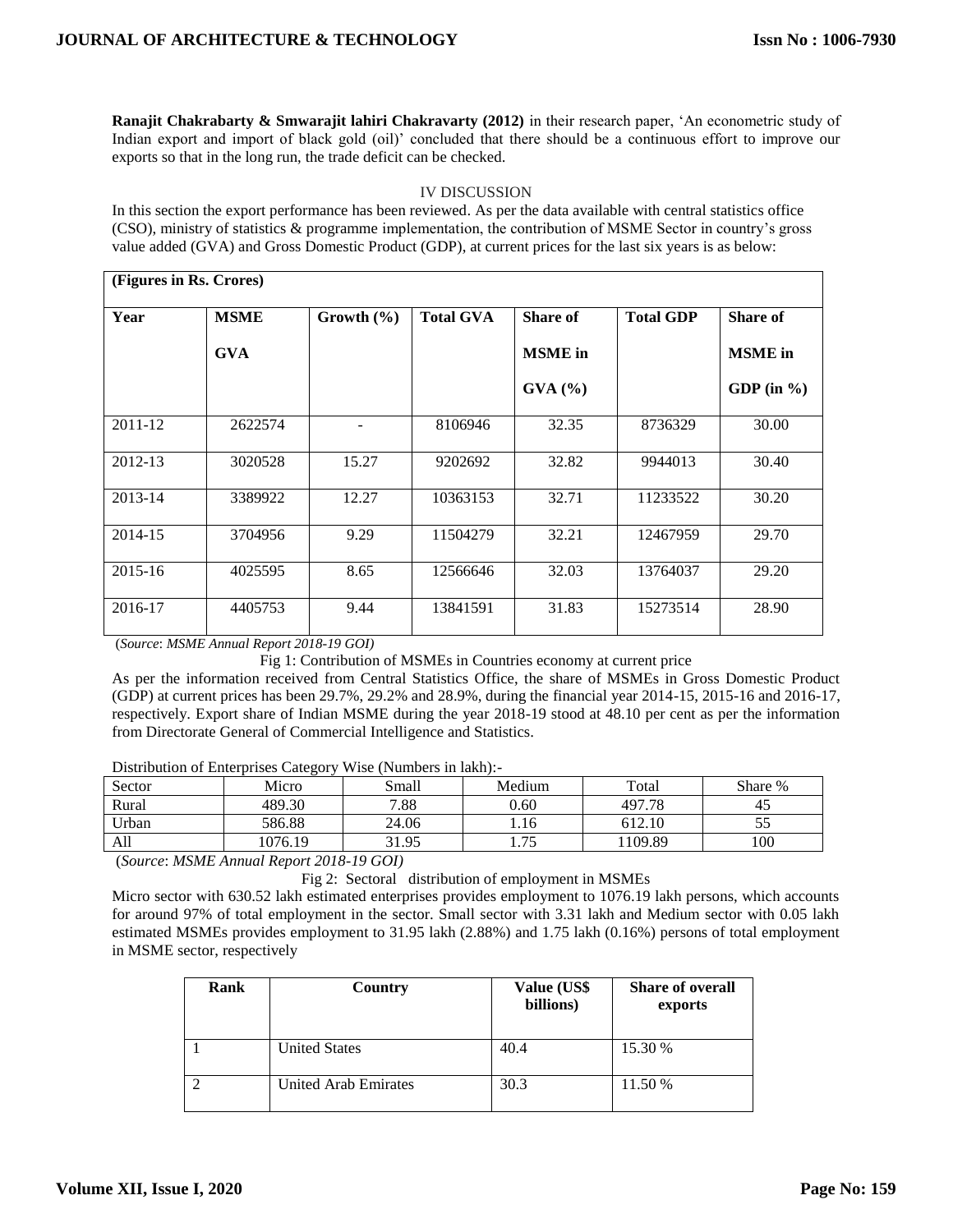| Hong Kong      | 12.2 | 4.60 % |
|----------------|------|--------|
| China          | 9.5  | 3.60 % |
| United Kingdom | 8.9  | 3.40 % |

(*Source: Wikipedia – List of the largest trading partners of the India)*

Fig 3: India'S Top Export Destinations

There has been an initiative from Government of India to improve the condition of exports to other countries. With this regard, the government has taken up a important steps for betterment of [businesses](https://www.shiprocket.in/blog/international-selling-part-2/) in the export trade. The primary objective of these benefits is to simplify the whole export process and make it more flexible. As per the data, India's share of overall export to USA is of 15.30%, UAE 11.50%, Hong Kong 4.60%, China 3.60%, and United Kingdom 3.40%, respectively.

| . State              | <b>Export</b> (Rs. Crore) | % Share |  |
|----------------------|---------------------------|---------|--|
| <b>Uttar Pradesh</b> | 14342                     | 21.12   |  |
| Tamil Nadu           | 10049                     | 14.80   |  |
| Maharashtra          | 5484                      | 8.08    |  |
| Karnataka            | 5471                      | 8.06    |  |
| Rajasthan            | 4978                      | 7.33    |  |
| Guirat               | 4962                      | 7.31    |  |
| Haryana              | 4834                      | 7.12    |  |
| Punjab               | 4701                      | 6.92    |  |
| Kerala               | 2279                      | 3.36    |  |
| West Bengal          | 2153                      | 3.13    |  |
| Total of above 10    | 59253                     | 87.25   |  |
| Others               | 8661                      | 12.75   |  |
| All India            | 67914                     | 100     |  |

(*Source: Final report fourth all India census of MSME 2006- 07: Registered Sector*)

Fig. 4: Percentage Distribution of Top 10 exporting states

According to final report of fourth all India census of MSME 2006- 07 for registered Sector, The total value of exports from exporting enterprises was Rs. 67,914 crore. Uttar Pradesh accounted for the highest share of exports (i.e. 21.12%) followed by Tamilnadu (14.80%). Share of top ten exporting states, which accounted for 87% of total exports, is given in above table.

# V. CONCLUSION

The analysis of above facts and figures reveals that exporting MSMEs play a significant role in the Indian economy. With the government's help and public sector interference, MSMEs has the potential to take India to new heights. By providing the right quality of products with right quantity at right time and satisfying the end customers, it is expected that MSMEs may one day overtake strong competitor nations in their volume. A comparative study between the India and China (or any other strong competitor nation) can be done in the context of MSMEs export performance where the researchers can find the various performing areas and problems of foreign MSMEs and make a comparative analysis with Indian MSME exporters, which can be of great significance to enhance the competitiveness of exporting MSMEs. Export performance and competitiveness of Indian MSMEs can be improved and promoted by working on the key performance areas of the sector and overcoming the key challenges/barriers to them as the new economic reforms and policies have accelerated the degree of competitiveness so there is an urgent need to convert the threats in to opportunities.